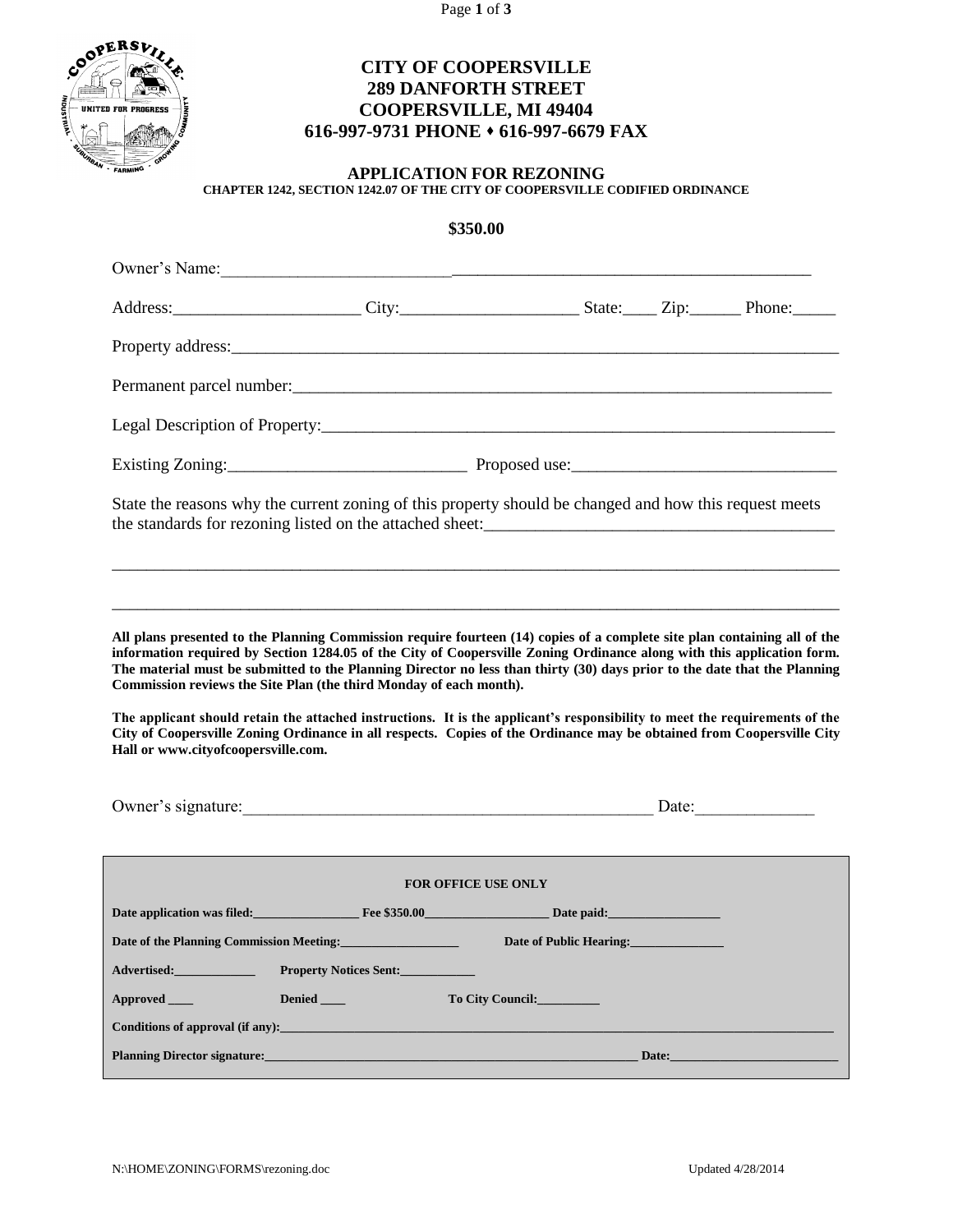## **REFERENCE: SECTIONS 1242.09, 1242.10 AND 1242.99 FROM THE CITY OF COOPERSVILLE CODIFIED ORDINANCES**

#### **PLEASE REVIEW AND BE PREPARED TO ADDRESS ALL OF THE BELOW ITEMS:**

#### **SECTION 1242.09 REVIEW STANDARDS FOR AMENDMENT PETITIONS.**

Decisions of the Planning Commission and the City Council on amendment petitions shall be in conformance with the following review standards:

- (a) All Amendment Petitions.
	- 1) The proposed amendment would be consistent with the City of Coopersville Comprehensive Community Plan and would contribute to the character of development envisioned in the plan for the area affected.
	- 2) A justification for a change exists, such as a change in conditions that has taken place since the original Zoning Code adoption, or because a mistake was made in the original zoning regulations.
	- 3) The amendment is designed to correct an improper situation and would not result merely in the granting of special privileges.
	- 4) An inappropriate precedent would not be set.
	- 5) The proposed change would be consistent with the City or Village Zoning Act, Act 207ofthe Public Acts of 1921, as amended.
	- 6) The proposed change would not be exclusionary.
	- 7) The proposed change would be reasonable.
- (b) To Add Additional Land Uses to a Zoning District.
	- 1) The proposed land use is not already provided for elsewhere in this Zoning Code.
	- 2) The proposed land use would be compatible with uses already permitted in that district, including those permitted by right and by special land use permit.
	- 3) The proposed land use would relate well with the spirit and intent of this Zoning Code and the objectives of the zoning district.
	- 4) The proposed land use is locationally appropriate throughout the district or is more appropriate in the district if permitted by special land use permit.
	- 5) There is a demonstrated need for the proposed use.
- (c) To Change or Add a Provision, Rule or Requirement (Text Change).
	- 1) The proposed text change would be in keeping with the spirit and intent of this Zoning Code and the objectives of the zoning district, and would not go beyond the intent and objectives of valid public interests.
	- 2) The problem or issue which the proposed text change is intended to address cannot be addressed in another, more appropriate manner.
	- 3) The proposed text change is a response to new problems not currently addressed in this Zoning Code.
	- 4) The proposed text change would be easily enforceable.
- (d) To Change, Create, Extend or Reduce a Mapped Zoning District (Rezoning Request).
	- 1) There are substantial reasons why the property cannot be reasonably used as currently zoned.
	- 2) The proposed land use would not be more appropriately handled as a special land use in the existing zoning district or another district.
	- 3) The change of present zoning district boundaries is consistent in relation to existing land uses in the area and would not adversely affect property values.
	- 4) Adequate sites properly zoned are not available elsewhere to accommodate the proposed use.
	- 5) The rezoning would not constitute a "spot zone," granting a special privilege to only one landowner that would not be available to others.
	- 6) There has been a change of conditions in the area supporting the proposed rezoning.
	- 7) The proposed change would not severely affect traffic, public facilities and the natural characteristics of the area, or significantly change population density, and would be consistent with the purposes for which the current zoning district was adopted.
	- 8) The proposed change would not be out of scale with the needs of the community.
	- 9) A determination shall be made as to the probable effect of the change on stimulating similar zoning requests in the vicinity and whether or not this secondary effect would negatively impact community plans and public services.
	- 10) The proposed boundary is appropriate.